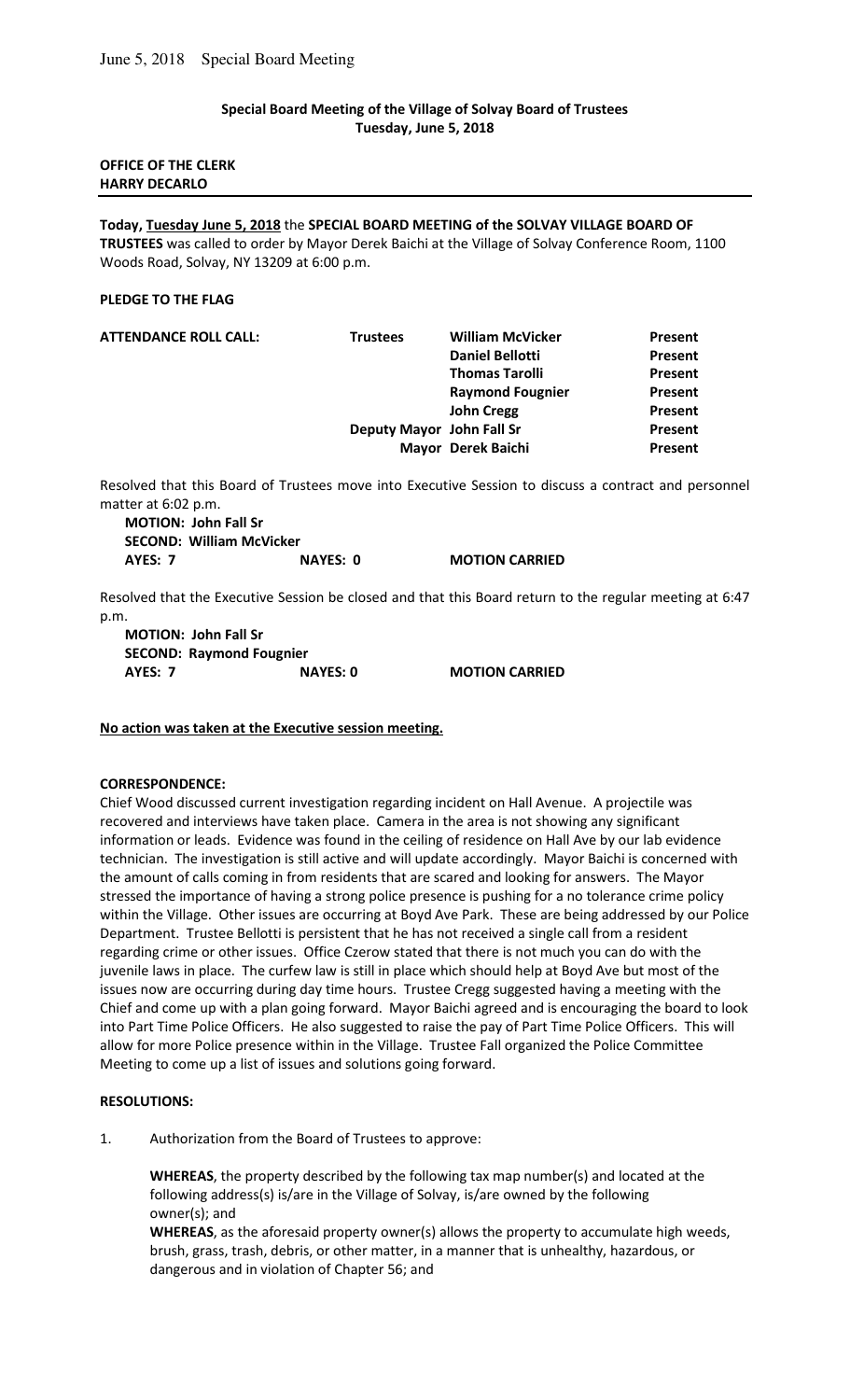**WHEREAS**, the owner(s) was notified by certified mail and/or posted on site and a follow up revealed the violation still exists

**NOW**, be it resolved that the Village of Solvay Board shall authorize the property to be cut, trimmed, and removed by the Village Representatives, and all actual costs of work or services rendered at the direction of the Village Board, shall be assessed and collected in the same manner and time as the taxes levied on the premises.

| <b>STREET ADDRESS</b>          | <b>TAX MAP</b>  | <b>NAME OF OWNER</b>                    |
|--------------------------------|-----------------|-----------------------------------------|
| 227 Bailey St                  | 031.-01-05.0    | <b>Michael D Martini</b>                |
| 110 South Ave                  | 005.-04-03.0    | Muthuswami V Raman                      |
| 113 South Ave                  | 005.-06-34.0    | <b>Elizabeth A Chemotti</b>             |
| 127 South Ave                  | 005.-06-29.0    | <b>Sean T Mulvey</b>                    |
| 702 Cogswell Ave               | 008.-04-08.0    | <b>Jeffrey M Piedmonte</b>              |
| <b>801 Cogswell Ave</b>        | 008.-05-11.0    | <b>Noah R Poissant</b>                  |
| 107 Hazard St                  | 009.-02-04.0    | <b>Angela Jones</b>                     |
| 215 Freeman Ave                | 011.-07-26.0    | <b>Christopher M Barrington</b>         |
| <b>125 Caroline Ave</b>        | 010.-08-26.0    | <b>Dearborn Properties LLC</b>          |
| <b>133 Caroline Ave</b>        | 010.-08-24.0    | <b>Katharina Lawton</b>                 |
| 216 Caroline Ave               | 011.-07-07.0    | <b>Guido D Romagnoli</b>                |
| <b>226 Caroline Ave</b>        | 011.-07-11.0    | Egypt, Inc                              |
| 231 Caroline Ave               | 011.-08-24.0    | <b>John Cerio</b>                       |
| 238 Caroline Ave               | 011.-07-17.0    | <b>D&amp;A Real Estate Ventures LLC</b> |
| 200 Charles Ave                | 011.-08-02.0    | <b>Mathew Zachariah</b>                 |
| 210 Charles Ave                | 011.-08-07.0    | <b>Michael J Slade</b>                  |
| 231 Charles Ave                | 011.-09-12.0    | <b>Jason Norton</b>                     |
| 232 Charles Ave                | 011.-08-18.1    | <b>Thomas S Garcia</b>                  |
| 312 Cogswell Ave               | 004.-08-11.0    | <b>Syracuse Metro Properties LLC</b>    |
| 205 N Orchard rd               | 010.-01-20.0    | <b>Edward M Fields</b>                  |
| <b>300 Charles Ave</b>         | 011.-04-34.0    | Hunter, Ben & Roman Ent LLC             |
| <b>240 Caroline Ave</b>        | 011.-07-18.0    | <b>Michael S Carter</b>                 |
| 217 Caroline Ave               | 011.-08-31.0    | Joseph T Komuda, Jr                     |
| <b>224 Caroline Ave</b>        | 011.-07-10.0    | <b>Carrie P Frank</b>                   |
| 305 Second St                  | 007.-06-09.0    | <b>Millian Properties LLC</b>           |
| 917 Second St                  | 004.-11-04.0    | James R Demayo                          |
| 923 Second St                  | 004.-11-02.0    | Laura A Espino-Del Angel                |
| 101 King Ave                   | 007.-06-01.2    | Giovanni L Vigliotti                    |
| 502 Cogswell Ave               | 005.-08-18.1    | <b>John D Galvin</b>                    |
| 224 Woods Rd                   | 011.-07-21.0    | Robert C Brown, Jr                      |
| 1106 Third St                  | 003.-01-04.0    | <b>Brian D Schutte</b>                  |
| 815 Woods Rd                   | 008.-08-08.0    | <b>Ingrid F Pineda Rogmans</b>          |
| 330 First St                   | 007.-01-31.0    | <b>Wolfgang VonRanke</b>                |
| 501 Montrose                   | 016.-02-11.0    | <b>Christopher J George</b>             |
| 707 N Orchard Rd               | 014.-03-08.0    | <b>Wilmington Savings Fund Socie</b>    |
| 110 Pennock                    | 006.-07-06.0    | Diane L Renna                           |
| 210 Lamont Ave                 | 010.-05-10.0    | <b>Sean P Stamper</b>                   |
| 112 Worth Ave                  | 005.-07-07.0    | <b>Normandy Mortgage Loan Trust</b>     |
| <b>MOTION: John Fall Sr</b>    |                 |                                         |
| <b>SECOND: Daniel Bellotti</b> |                 |                                         |
| <b>AYES: 7</b>                 | <b>NAYES: 0</b> | <b>MOTION CARRIED</b>                   |

2. Authorization from the Board of Trustees to approve the payment to Mark Cazzolli based on the fact that he was not given a raise from 2010-2017. In 2015, a verbal agreement between Ron Benedetti and Mike Fecco was made to add "call out" pay to his salary, in lieu of a budgeted raise. This agreement failed to have a board resolution to this affect. Mr. Cazzolli has been paid \$348/week or \$69.60/day since. He was not paid that amount for the last 8 days of his vacation nor for the 96 sick days he was cashed out for. Mr. Cazzolli will be paid based on the total of 104 days at \$69.60/day for a total of \$7238.10. **MOTION: John Cregg** 

 **SECOND: Thomas Tarolli** 

| <b>William McVicker</b> | <b>Trustee</b> | Voted | Yes |
|-------------------------|----------------|-------|-----|
| <b>Raymond Fougnier</b> | <b>Trustee</b> | Voted | Yes |